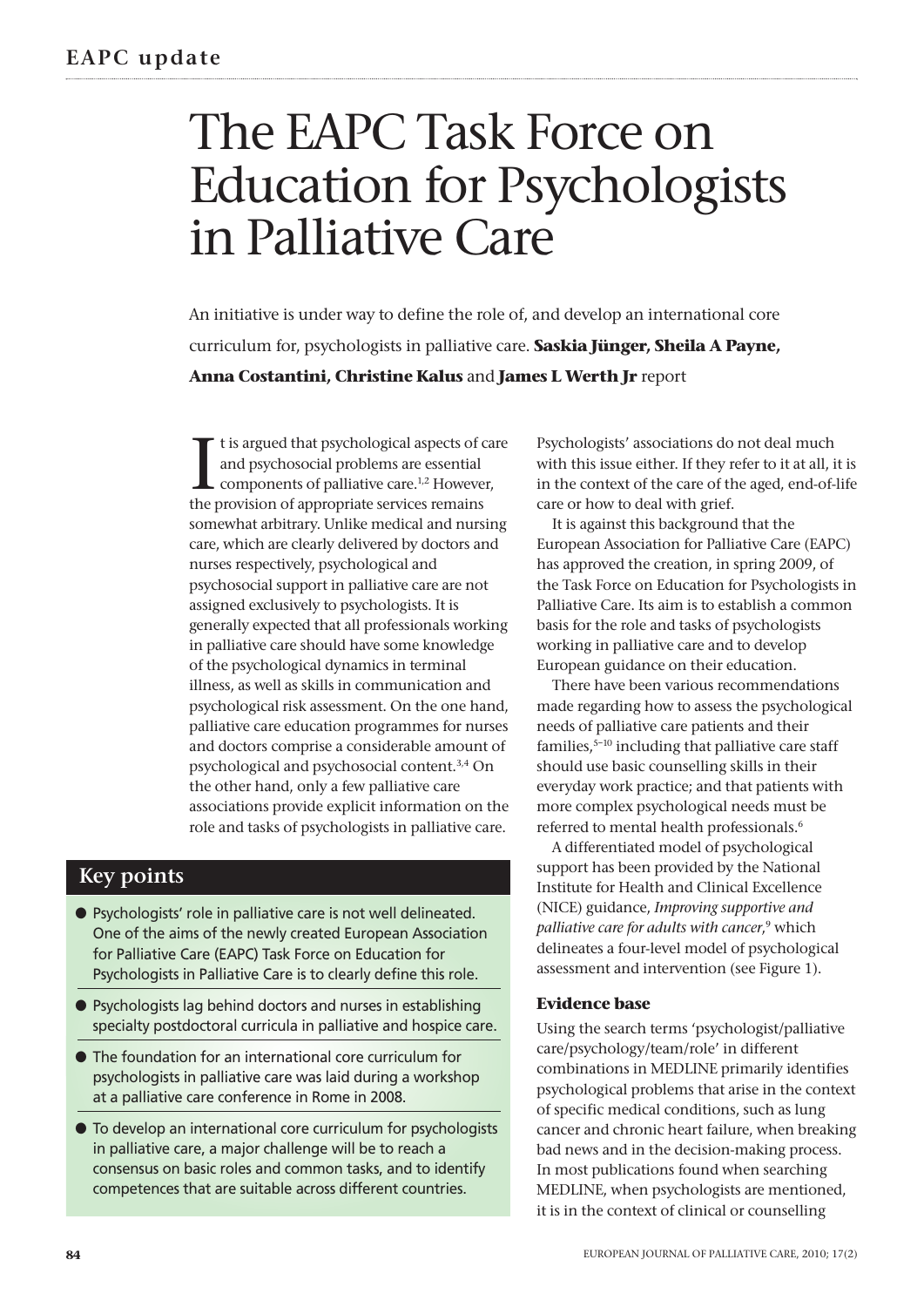

tasks, such as bereavement support and the assessment and treatment of psychological conditions (including anxiety and depression), cognitive impairment and dementia.<sup>5-7</sup> Those publications that deal explicitly with the role of psychologists in palliative care point to a broader spectrum of tasks and core competences, including research, policy, education, counselling and staff support.<sup>11-18</sup>

Special interest groups and professional associations, including the new EAPC Task Force, have started to work on a job description and occupational image for psychologists in palliative care, and to outline the main concerns of their profession in that field. When characterising the role, they all mention the following tasks: clinical duties, consultancy, research, and involvement in policy-making. Where country legislation permits, psychologists may be involved in the assessment of patients' capacity to make 'hastened death' decisions. Thus, a few North-American publications related to Oregon's 1994 Death With Dignity Act also mention the assessment of patient preferences for hastened death or physician-assisted dying as part of the psychologists' role.13,19–21

## **Current presence**

Psychologists currently play an important practical role in the provision of palliative care in some countries, according to the *EAPC Atlas of Palliative Care in Europe*. <sup>22</sup> Table 1 shows the number of psychologists working in palliative care in Europe.22 Psychologists also play a political role in palliative care; among the 45 national associations from 27 European countries that are members of the EAPC, 11 associations from nine countries have a psychologist on their board. However, there

**Figure 1. The four-level model of psychological assessment and intervention**<sup>\*</sup>

## **Table 1. Number of psychologists working in palliative care in Europe22**

| <b>Country</b><br>Albania | <b>Number</b>  |
|---------------------------|----------------|
|                           | 0              |
| Austria                   | 25             |
| Belgium                   | 86             |
| Bosnia and Herzegovina    | $\overline{2}$ |
| <b>Bulgaria</b>           | <b>NK</b>      |
| Croatia                   | $\overline{2}$ |
| Cyprus                    | 9              |
| Czech Republic            | 6              |
| Denmark                   | 5              |
| Estonia                   | <b>NK</b>      |
| Finland                   | <b>NK</b>      |
| France                    | <b>NK</b>      |
| Germany                   | <b>NK</b>      |
| Hungary                   | 36             |
| Greece                    | 40             |
| Iceland                   | $\Omega$       |
| Ireland                   | <b>NK</b>      |
| Israel                    | 15             |
| Italy                     | 140            |
| Latvia                    | $\mathbf{1}$   |
| Lithuania                 | 0              |
| Luxembourg                | $\overline{4}$ |
| Malta                     | $\overline{0}$ |
| The Netherlands           | 60             |
| Norway                    | <b>NK</b>      |
| Poland                    | 29             |
| Portugal                  | 7.5            |
| Republic of Macedonia     | $\mathbf{1}$   |
| Romania                   | $\overline{2}$ |
| Serbia and Montenegro     | $\overline{4}$ |
| Slovakia                  | <b>NK</b>      |
| Slovenia                  | $\overline{4}$ |
| Spain                     | 118            |
| Sweden                    | <b>NK</b>      |
| Switzerland               | <b>NK</b>      |
| Turkey                    | $\overline{0}$ |
| United Kingdom            | $50*$          |
|                           |                |

 $NK = not known$ 

\* Estimated number of clinical psychologists in 2009; source: Christine Kalus

are limited systematic data regarding what tasks psychologists perform in palliative care and in what type of settings they work, except for information from surveys undertaken in the UK and Spain.23,24 In 2009, a nationwide survey was carried out in Denmark and a Europe-wide survey has been undertaken in six different languages. The results from these surveys have not yet been published. The assessment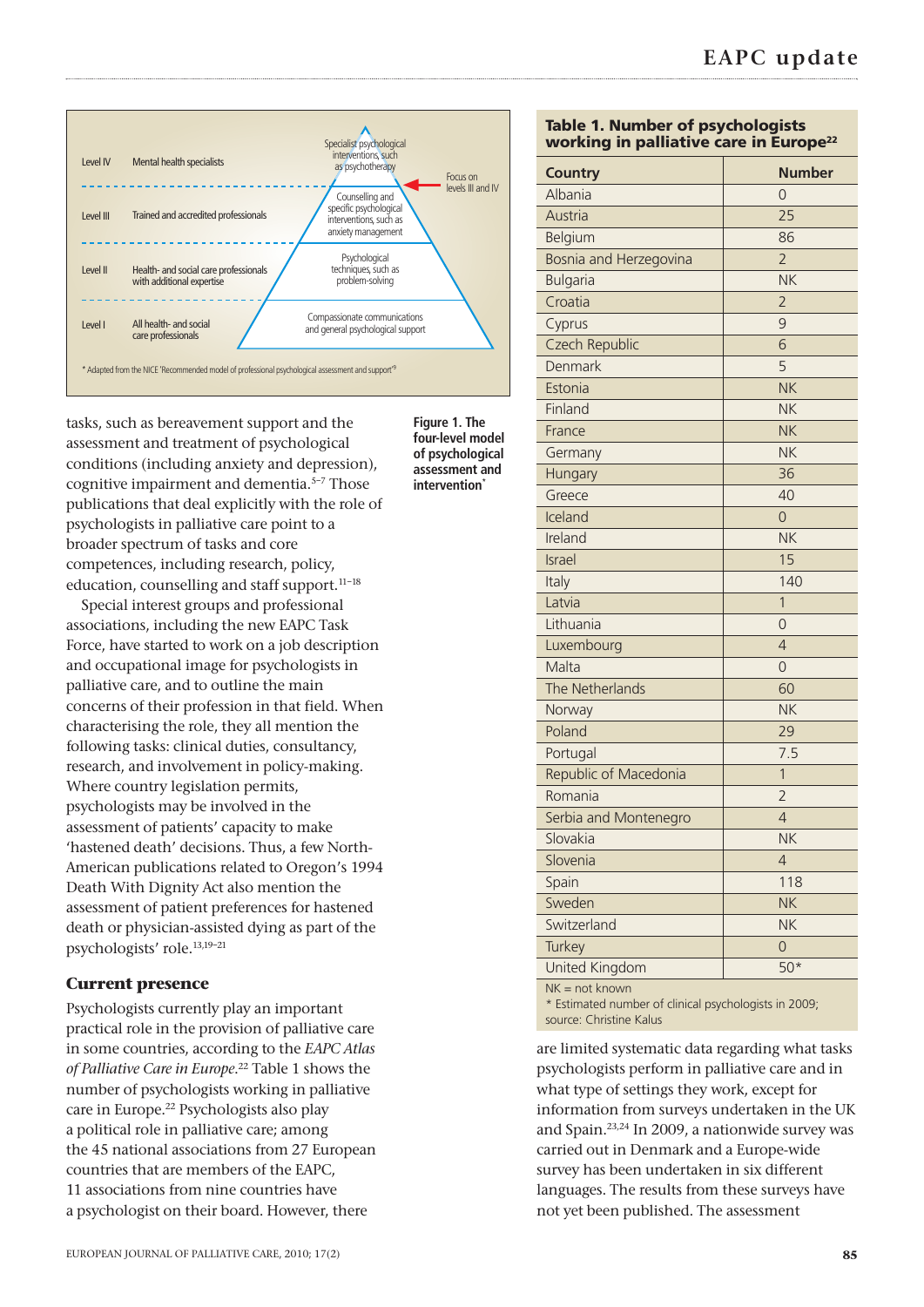methods and parameters used are not uniform, so the data will not allow for a comparison between the different studies.

#### **A common curriculum**

At present, psychologists lag behind doctors and nurses in establishing specialty psychology postdoctoral curricula in palliative and hospice care.<sup>14</sup> During the ANTEA Worldwide Palliative Care Conference in November 2008 in Rome, Italy, a one-day workshop took place, with the aim of laying the foundation for an international core curriculum for psychologists in palliative care.

The seven workshop participants (who included the authors of this article) were from Germany, Italy, the UK and the USA; they work in palliative care in a variety of settings. The starting point of their work was: what is the core contribution of a psychologist to palliative care, beyond what can be offered by members of other professions?

**What is the core contribution of a psychologist to palliative care, beyond what can be offered by members of other professions?**

The discussion on the general education trajectory of psychologists revealed that there is no common understanding, between the different countries, of what a psychologist is supposed to know or is entitled to do. The role of psychologists in clinical settings also turned out to vary between countries. This situation mirrors the considerable differences, between European countries, regarding the historical development of professional psychology.25

During the workshop, it became clear that, to develop an international core curriculum, a major challenge will be to reach some degree of consensus on basic roles and common tasks, and to identify competences that are suitable across different countries. The European Certificate of Psychology (EuroPsy),<sup>26</sup> currently at a pilot stage in six European Union member state countries, may provide a more consistent foundation for a common core curriculum, in general and for palliative care in particular.

#### **Key areas of work**

The workshop participants also discussed key areas of work for psychologists in hospice and palliative care. The NICE model of psychological assessment and intervention (see Figure 1) was used as a framework on which to base the different levels of competence. It was agreed that, to identify the characteristics of psychologists' contribution to palliative care, the group would focus on the two highest levels of specialisation (levels III and IV).

At these high levels of specialist competence, five key areas of work were defined (in accordance with already existing classifications found in the literature or provided by associations, such as the American Psychological Association). These key areas are:

- **●** Psychological assessment
- **●** Counselling and psychotherapy (individual, family and group)
- **●** Consultation, supervision and staff support **●** Education
- **●** Research.

A preliminary list of competences was generated for each of these key areas, but these lists need to be elaborated at a later stage.

In addition to the five key areas of work, seven general areas or themes were highlighted, which psychologists working in palliative care should reflect on.

- The law what is the legal framework ruling the work of psychologists in palliative care?
- **●** Professional regulations for example, what are the limits of professional relationships? Can a psychologist visit a patient at home?
- **●** Ethics for example, what are the expectations, in end-of-life care, regarding confidentiality?
- Cultural diversity for example, how might the patients' religious or spiritual beliefs affect their end-of-life decisions?
- Self-awareness and self-care for example. what impact may the psychologists' personal experiences of death and dying have on their work with patients and families?
- Advocacy how can psychologists advocate on behalf of patients to help them get what they need?
- Policy and organisation for example, how may the hierarchy influence decisions?
- Politics and strategy what are the major issues, such as patient access to psychologists in hospitals, that need to be considered?

The workshop also laid the foundation of what has now become the EAPC Task Force on Education for Psychologists in Palliative Care.

## **Workshop recommendations**

When developing a curriculum for psychologists in palliative care, the following points need to be considered:

- **●** The need for an elaborate compendium of psychological concepts and psychotherapeutic methods suitable for palliative care
- **●** What do patients and their families expect from psychologists?